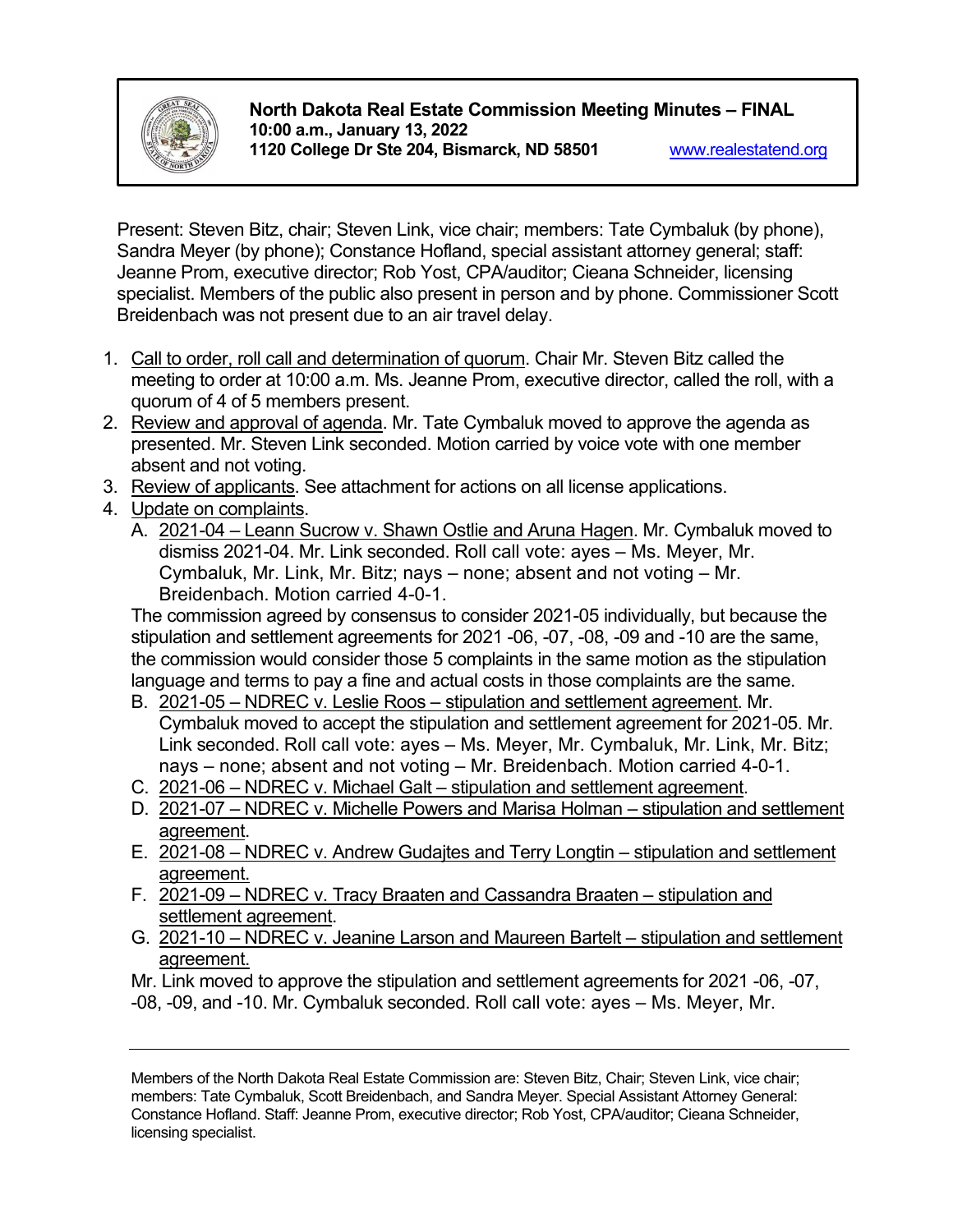Cymbaluk, Mr. Link, Mr. Bitz; nays – none; absent and not voting – Mr. Breidenbach. Motion carried 4-0-1.

- H. 2021-12 Trisha Issendorf v. Kevin Kasprick, Gloria Palm Connor and David Noah. Mr. Cymbaluk moved to dismiss 2021-12. Ms. Sandra Meyer seconded. Roll call vote: ayes – Ms. Meyer, Mr. Cymbaluk, Mr. Link, Mr. Bitz; nays – none; absent and not voting – Mr. Breidenbach. Motion carried 4-0-1.
- I. Pending complaint update. The commission agreed by consensus with Ms. Constance Hofland's recommendation that the commission consider filing a complaint against inactive licensee Mr. Flint Forsberg after court proceedings are further along.
- J. Letter from complainant of dismissed case 2021-02 -- Radermacher v. Turner. Ms. Hofland will respond in writing to Mr. Radermacher, explaining that the commission read and discussed his letter, but that Mr. Radermacher did not raise any additional issues or facts in his letter that would indicate a possible violation of license law by Ms. Turner.
- K. Request for information from respondent in settled cases 2018-16 and 2019-01. The commission directed Ms. Prom to request of the respondent, Ms. Tasheena Greaves, the following to determine if Ms. Greaves is sufficiently rehabilitated, as explained in the Order Approving Stipulation and Settlement Agreement for combined cases 2018- 16 and 2019-01: documentation of actions required in the Order plus any information on criminal background charges and convictions similar to those questions on the annual license renewals and the license applications, and letters of reference.
- 5. Administrative Rules update.

Ms. Hofland reviewed all comments received in the public hearing December 8, 2021 and during the following 20-day comment period which ended December 28, 2021. The commissioners considered all comments. Ms. Hofland reviewed each comment received in the public hearing or in writing.

### Comment 1:

Mr. Josh Boschee, broker for Real Broker, LLC, commented on the proposed change to NDAC 70-02-03-02.1 on advertising. Mr. Boschee questioned the Commission's rationale for deciding to move forward with changes, specifically subsection 2 as it relates to advertising of teams. Mr. Boschee stated it was his prior understanding, from reaching out to the Commission in May, that no changes would be made. However, he did comment that he was told that the Commission may make changes and to keep an eye out for that. Mr. Boschee's specific comment was to ask the Commission to void subsection 2 concerning the size of the brokerage versus team name because Mr. Boschee did not think there was any threat to the general public, as long as the brokerage name was there. Boschee commented that the good work of the Commission and its website makes it easy to identify the brokerage. As an alternative, if the Commission did not void the subsection 2 amendment, Mr. Boschee asked for a significant delay in implementation of the new requirements, maybe even after the first of 2023. Mr. Boschee's reason is the economic impact of having to change signs and other advertising to meet the new requirements and time needed to educate licensees.

Consideration and response from Commission: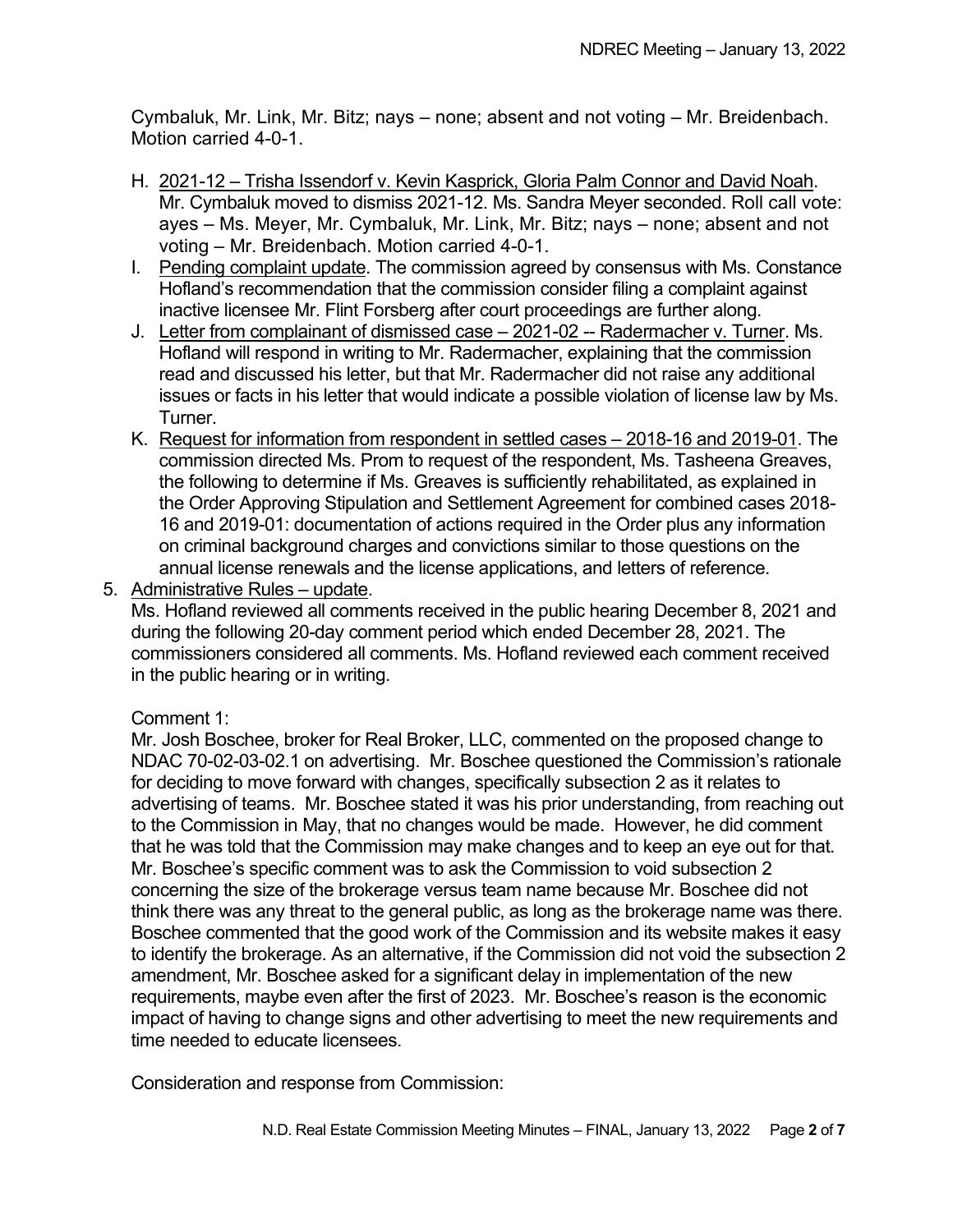The Commission considered Mr. Boschee's comments, submitted both orally at the hearing and in writing, and determined that there was sufficient reason for protection of the public and support for keeping the added advertising requirements concerning size and visibility of brokerage tradename in comparison to team or other licensee name. However, the Commission had previously been concerned about the timing of enforcement of this additional requirement on advertising and had discussed delaying enforcement. In order to provide transparency on how the enforcement would be delayed the Commission passed the addition of a sentence at the end of NDAC 70-02-03-02.1(2) specifically delaying any disciplinary action based on a violation of the additional size and visibility requirement until after January 1, 2023, as suggested by Boschee.

Mr. Link moved the commission amend the proposed administrative rules language in NDAC 70-02-03-02.1(2) by adding this sentence to the end of subsection (2): Discipline of licensees based on failure to meet this size and visibility requirement will be delayed until January 1, 2023. Mr. Cymbaluk seconded. Discussion: The commission discussed the policy passed at its August 12, 2021 meeting. The policy allowed a grace period of up to 24 months from the effective date of the final administrative rules for licensees to comply with the advertising rules changes. Mr. Link amended his motion to include vacating this policy. Mr. Cymbaluk amended his second of the original motion to include this language. The amended motion is: Mr. Link moved the commission vacate the policy passed at its August 12, 2021 meeting allowing a grace period of up to 24 months from the effective date of the final administrative rules for licensees to comply with the advertising rules changes, and amend the proposed administrative rules language in NDAC 70-02-03-02.1(2) by adding this sentence to the end of subsection (2): Discipline of licensees based on failure to meet this size and visibility requirement will be delayed until January 1, 2023. Mr. Cymbaluk seconded. Roll call vote: ayes – Ms. Meyer, Mr. Cymbaluk, Mr. Link, Mr. Bitz; nays – none; absent and not voting – Mr. Breidenbach. Motion carried 4-0-1.

### Comment 2:

Mr. Patricia Schlosser, broker, Century 21 Morrison Realty, addressed the same amendment to NDAC 70-02-03-02.1, saying she disagreed with Mr. Boschee. She said she does see confusion in the public concerning brokerages and teams, and that teams sometimes look like they are the brokerages. Ms. Schlosser said she likes the proposed changes and the added language and thinks it will provide clarity to the public.

### Consideration and response from Commission:

The Commission considered this comment and did keep the size and visibility requirement and additional language on teams that Ms. Schlosser supported.

#### Comment 3:

Ms. Jill Beck, CEO for the North Dakota Association of Realtors, testified in favor of the changes to the administrative rules. She stated that NDAR has been a part of the amendment process for the last two years, had a task force that attended the Commission meetings and offered lots of suggestions and comments as the amendments were being made. Ms. Beck added that she sent the final version of the amendments to the board of directors and executive committee, and they were in support of the changes.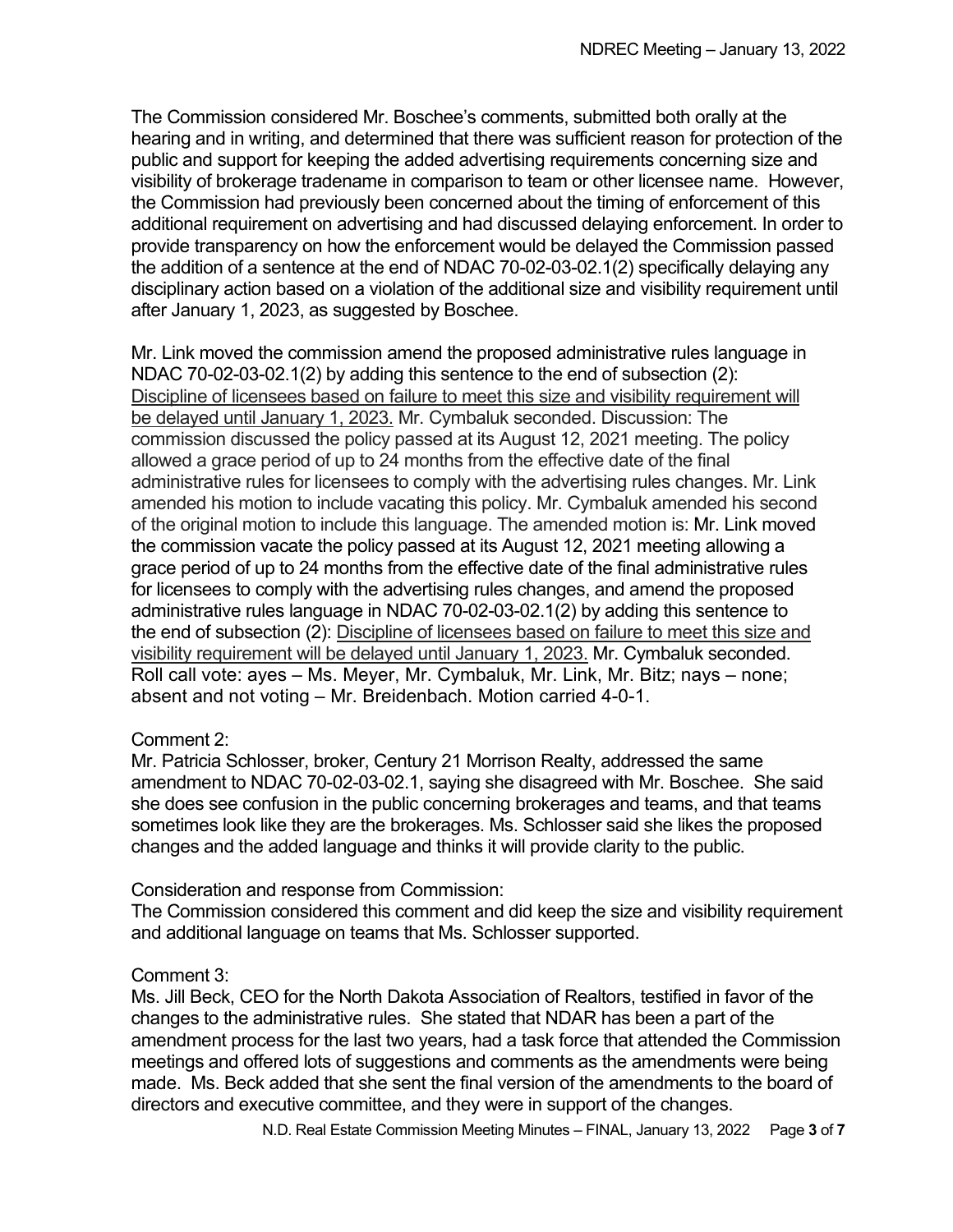Consideration and response from Commission:

The Commission considered this comment and support of the amendments as proposed, and approved the proposed amendments, with the 1 change as noted under Comment 1.

#### Comment 4:

Ms. Gloria Palm Connor, broker, Beyond Realty, commented on 70-02-04-02 on continuing education credits required. She commented that when the required hours were changed from 9 to 12 hours, she thought there was going to be some requirement for brokers to have 3 hours of broker level continuing education, and her recommendation is to require broker level continuing education for the additional 3 credits.

Consideration and response from Commission:

The Commission considered this comment and determined that the Commission, the way the rule and the statutes are currently written, has the authority to require broker level education and did not see a need for further amendment to the proposed rule.

The Commission's consideration and responses to the written comments are reported below.

Commission's consideration and response to written comment 1:

Mr. Aaron Nissen wrote that he liked the updates and hoped they are enforced. He had seen confusion with team and brokerages. He had a concern about use of the word "realty" in email addresses. The Commission reviewed and considered these comments and determined the proposed rules addressed the concerns.

Commission's consideration and response to written comment 2:

Ms. Kristie Kelsch's written comments concerning duties, supervision, teams, and definition of teams. The Commission reviewed and considered these written comments and determined that concerns were met, that the team definition was adequate, and the definition location and format was appropriate for the administrative rules.

Commission's consideration and response to written comment 3:

Mr. Joshua Boschee followed up his oral comments with written comments. The Commission considered the concerns and responded by adding a sentence to 70-02-03- 02.1(2) to delay disciplinary action based on the additional requirements until January 1, 2023.

Ms. Hofland reviewed the next steps in the administrative rules process. The final proposed rule changes, takings assessment and fiscal note will be submitted to the Office of Attorney General. The Attorney General Opinion will take several weeks to review the proposed rule changes and issue an opinion. The commission will then file final documents with the Legislative Council. The Legislative Council will place the rules review on the agenda of a future Administrative Rules Committee meeting for final passage.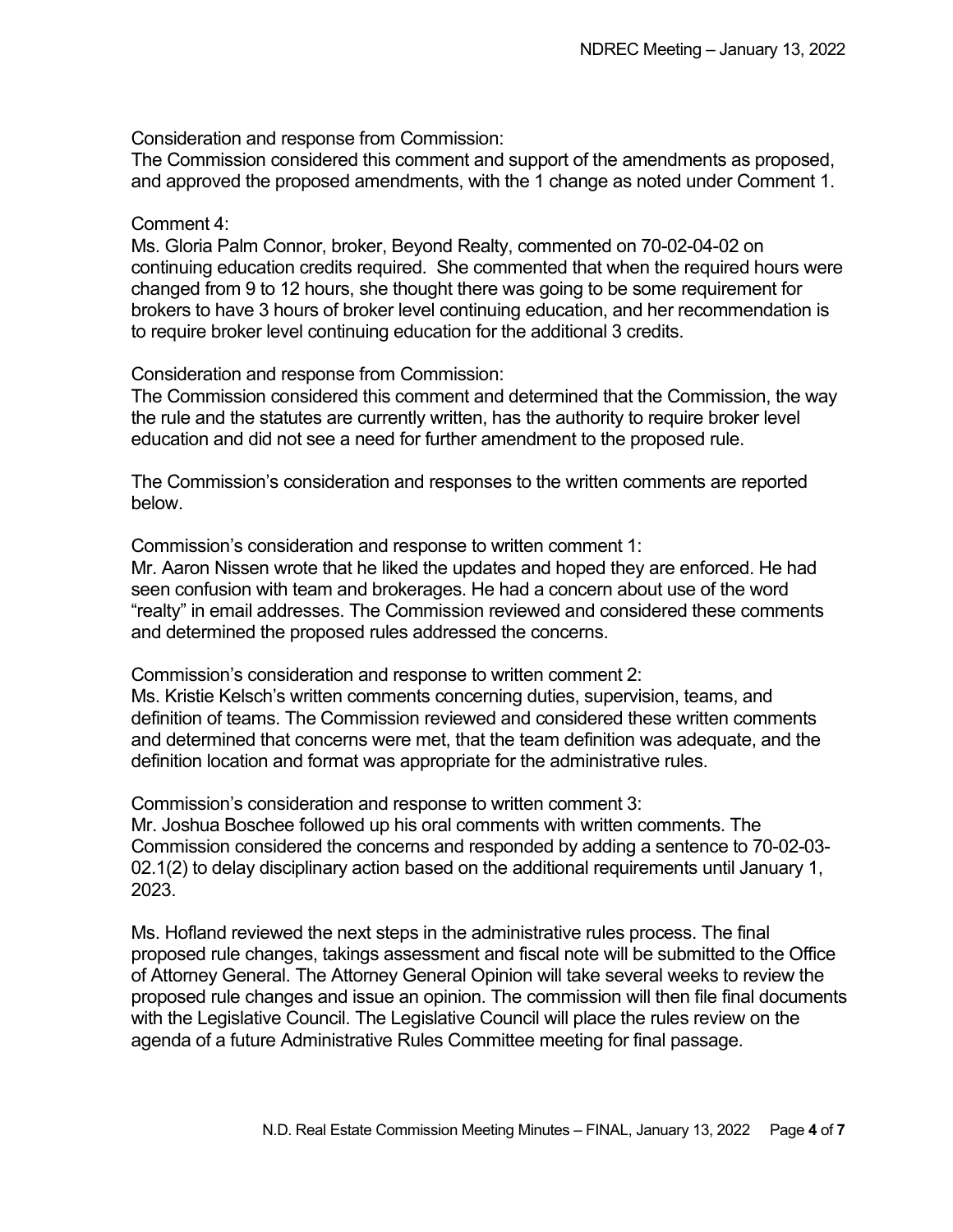## 6. Update from management.

- A. Recordings retention. Mr. Cymbaluk moved that the commission dispose of the audio recordings of the commission meetings after the commission approves the minutes from that meeting. Ms. Meyer seconded. Roll call vote: ayes – Ms. Meyer, Mr. Cymbaluk, Mr. Link, Mr. Bitz; nays – none; absent and not voting – Mr. Breidenbach. Motion carried 4-0-1.
- B. 2021-2022 priorities. Ms. Prom reported on progress with priorities, including the administrative rules process.
- C. Renewals CE audit and reporting. For the next year's budget, Ms. Prom will research the cost of building into the current Big Picture Online Services and database the ability for licensees to upload CE certificates and for brokers and staff to review the CE certificates. The commission agreed by consensus to table further discussion on CE audits, as Mr. Breidenbach had not yet joined the meeting. After discussing the other updates from management, the commission again discussed CE audits with Mr. Rob Yost present. Mr. Breidenbach had not joined the meeting at this time. The commission directed Ms. Prom and Mr. Yost to begin the CE audits. Staff are to tell licensees who are potentially out of compliance to correct issues as issues are identified. Also, staff will tell licensees that staff will report all issues, corrected or not, to the commission at a future commission meeting, and at that time, the commission may consider disciplinary action. The continuing education audits will begin in February.
- D. Paper applications. The commission decided by consensus that applications and nonrenewal transactions available through Online Services are to be submitted online, with possibly the rare exception.
- E. Trust account waivers. Ms. Prom shared a list of firms issued trust account waivers since the last meeting.
- F. 2021-2022 priorities. Ms. Prom shared the updated 2021-2022 priorities.
- G. License numbers. Ms. Prom shared number of licensees, license application numbers and test pass rates.
- 7. Financial reports audits, September, October and November 2021. Mr. Yost reviewed 5 trust account audits requiring corrective action. Viking Insurance and Realty added "trust account" to the title of their bank account, to resolve their issue. Dakota Country Realty, in their first audit, resolved issues with co-mingling of funds, and ledgers and reconciliations that were not in line with guidelines. Cahill Realty Appraisal LLC's first audit found that "trust account" was not in title of account, and this was resolved. Mike Nelson Realty had missing documentation or proper signatures, and Mr. Yost is conducting additional transaction reviews to determine if this is a recurring issue, as Mr. Nelson had limited transactions in the review period. With Rorvig Realty's, Mr. Yost is obtaining additional records to determine if current and past audit issues with timing of earnest money deposits have been corrected. The commission directed Mr. Yost to work with brokers to correct trust account issues as they arise, and report all issues and resolutions at the next commission meeting for potential consideration of disciplinary action. The commission took no action on the 5 trust account audits reported at this meeting, citing first audits as educational opportunities and the other audits requiring additional review by Mr. Yost. Mr. Link moved to accept the financial reports as presented. Mr. Cymbaluk seconded. Motion carried by voice vote with one commissioner absent and not voting.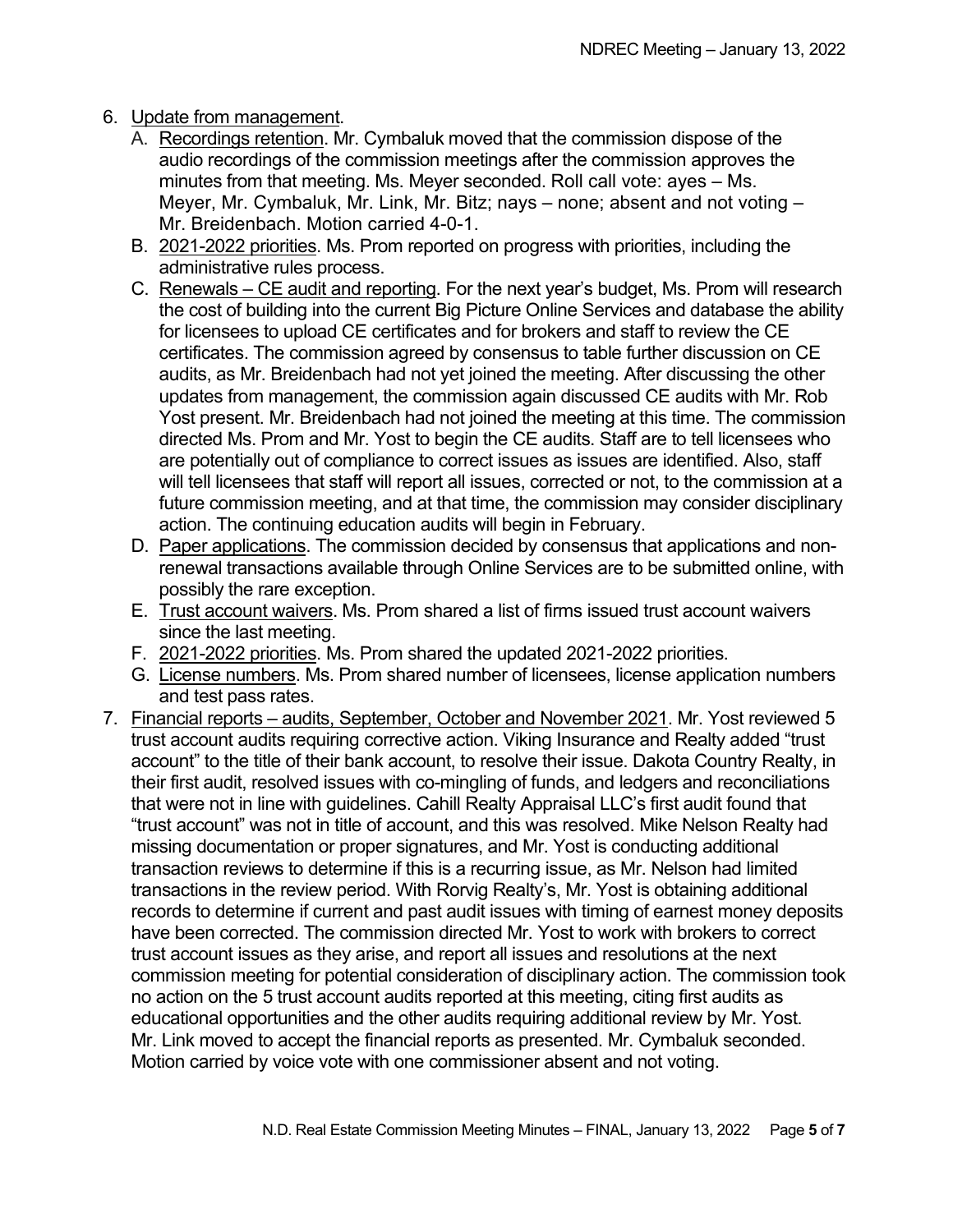- 8. Minutes October 14, 2021 meeting. Mr. Cymbaluk moved to approve the minutes from the October 14, 2021 meeting as presented. Mr. Link seconded. Motion carried by voice vote with one commissioner absent and not voting.
- 9. Other business The next meeting is March 10, 2022.
- 10. Adjourn. Chair Bitz adjourned the meeting at 11:55 a.m.

**Attachment**